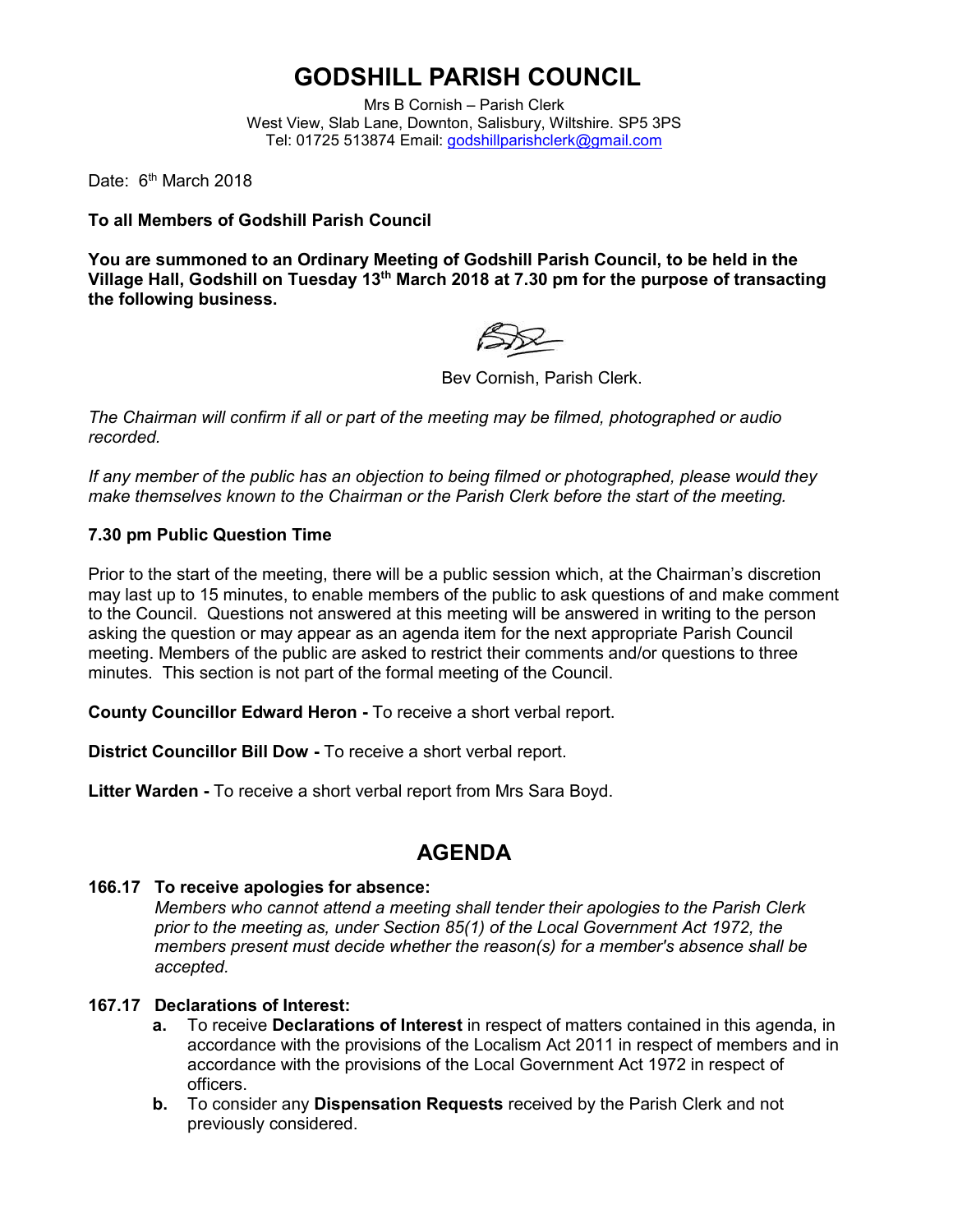## **AGENDA**

- **168.17 To resolve to approve the Minutes of the Ordinary Meeting held on 13th February 2018.**
- **169.17 To resolve to note the Clerk's Report providing information on recent issues and work completed.**
- **170.17 Planning and Tree Works Applications:**

#### **Application No. 18/00116**

**Aubrey's Forest Kitchen, Sandy Balls Holiday Village, Southampton Road, Godshill -** Single storey extensions to existing restaurant; alterations to entrance.

**Application No. 18/00139**

**Sandy Balls Holiday Village, Southampton Road, Godshill -** Use of land for the siting of 108 holiday lodges (static caravans) including the relaying of 108 bases, access roads, parking spaces, refuse enclosures and associated landscaping.

**Application No. CONS/18/0176 Homestead, Godshill Wood -** Prune 5 x Holly trees Prune 1 x Ash tree.

#### **Application No. CONS/18/0182**

**Redlands, Southampton Road, Godshill -** Prune 1 x Oak tree Prune 1 x Field Maple tree Prune 1 x Ash tree.

- **171.17 To consider and resolve to agree on any comments to make on the route and plans for the New Forest Sportive on 14th and 15th April 2018 being run by UK Cycling Events.**
- **172.17 To resolve to approve the attendance of Cllr Cakebread and the Clerk at a training event on the General Data Protection Regulation being conducted by the Hampshire Association of Local Councils at the cost of £60.**
- **173.17 To consider and to resolve to agree on any actions to be taken with regard to the running of the several 28 day camping sites during the summer months in the parish.**
- **174.17 To resolve to approve the following payments:** £145.56 - Mrs B Cornish – For annual Home Working Allowance, phone, postage and travel to Lyndhurst for NFALC meetings. £35.95 - 1&1 Internet Ltd – Website hosting from October 2018 to March 2017 - payment to Mrs B Cornish.

#### **175.17 Finance and Policy:**

- **a. To resolve to approve the payment of the Accounts.**
- **b. To resolve to approve the Bank balances – Cheque and Reserve Accounts.**
- **c. To resolve to agree and note the Parish Council's Allocated Reserves as at 31st March 2018.**
- **176.17 To receive any reports from parish representatives on the meetings of any Outside Bodies.**